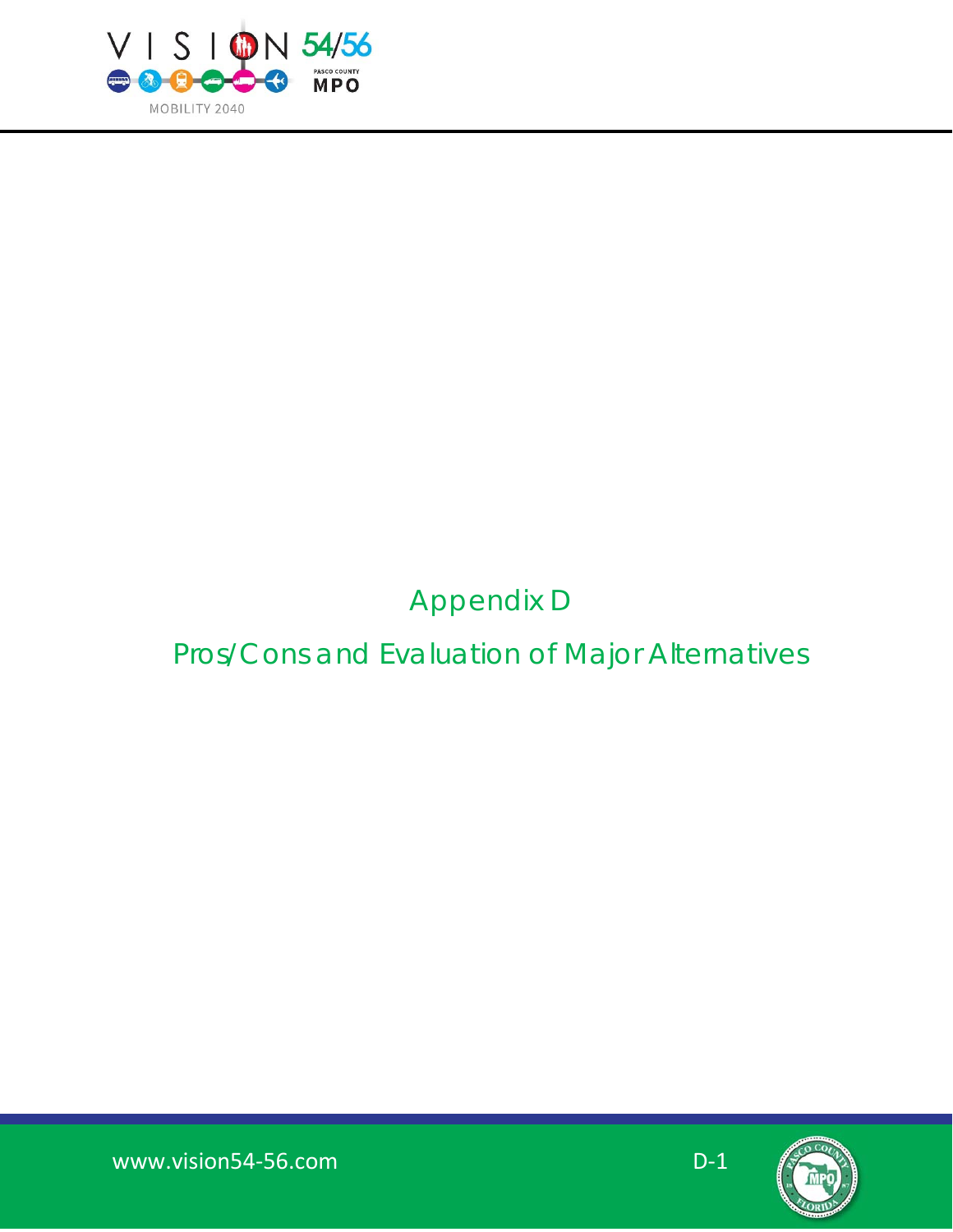

### **Table D-1: Alternative A Pros and Cons**

| Lower capital costs as compared to 100% elevated <sup>1</sup> | Costly; requires structures over intersections <sup>1</sup>   |
|---------------------------------------------------------------|---------------------------------------------------------------|
| Decreased auto travel times <sup>2</sup>                      | Higher ROW costs <sup>1</sup>                                 |
| Improved intersection level of service <sup>2</sup>           | High Taxpayer costs <sup>1</sup>                              |
| Fewer at grade crossing conflicts <sup>2</sup>                | Requires ROW at intersections <sup>3</sup>                    |
| Some increased freight mobility <sup>4</sup>                  | Reduced auto access to retail <sup>3</sup>                    |
|                                                               | Inconsistent with County goals <sup>4</sup>                   |
|                                                               | Lack of mobility options <sup>4</sup>                         |
|                                                               | Poor N/S transit connections <sup>5</sup>                     |
|                                                               | Negative environmental impact (noise and visual) <sup>6</sup> |



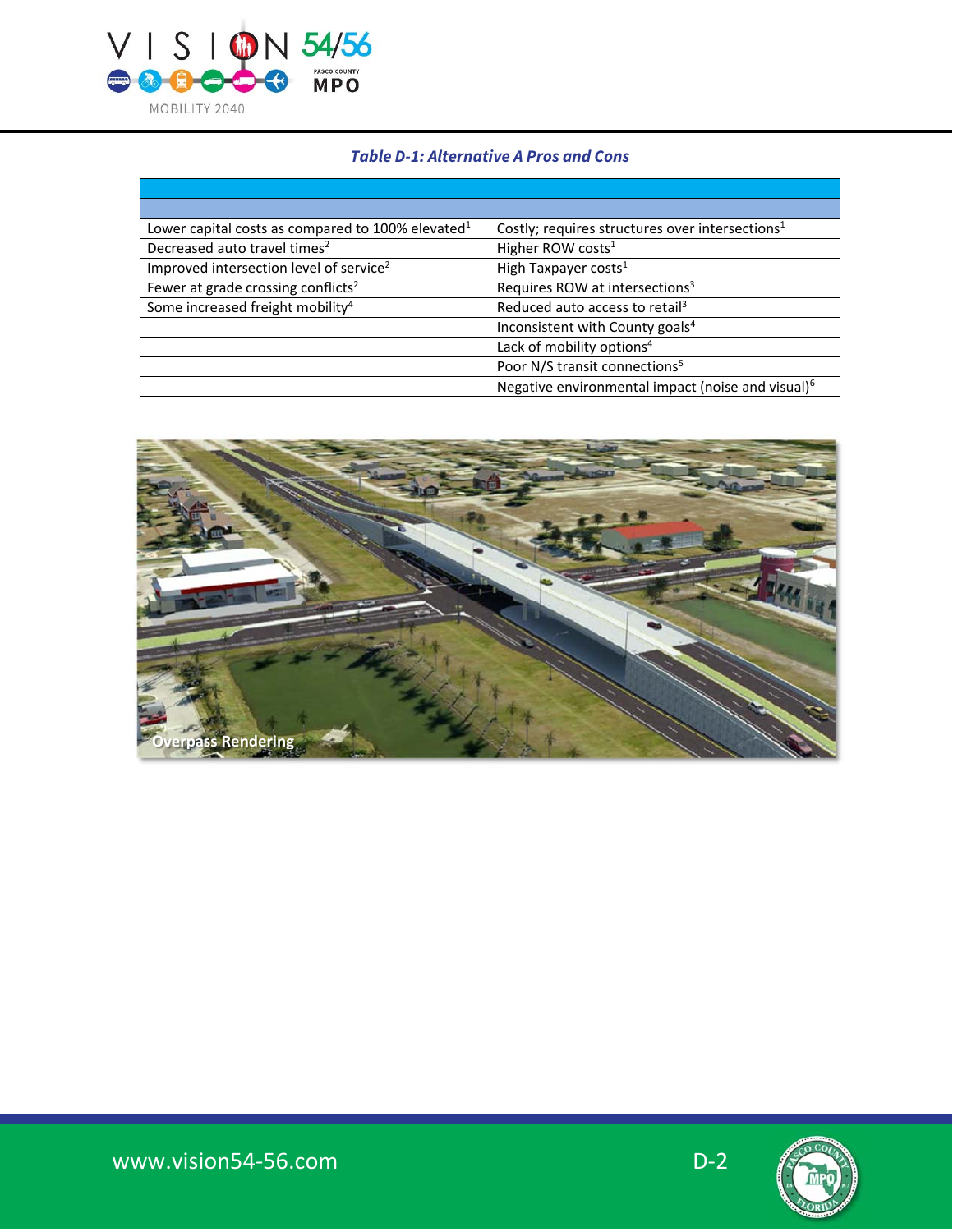

### **Table D-2: Alternative B Pros and Cons**

| Lower capital costs as compared to 100% elevated <sup>1</sup> | Costly; requires structures over intersections <sup>1</sup>   |
|---------------------------------------------------------------|---------------------------------------------------------------|
| Decreased auto and transit travel times <sup>2</sup>          | Higher ROW costs <sup>1</sup>                                 |
| Improved intersection level of service <sup>2</sup>           | Higher taxpayer costs <sup>1</sup>                            |
| Consistent with County goals <sup>4</sup>                     | Requires signal upgrades to allow for crossings <sup>1</sup>  |
| Significant increased transit capacity <sup>4</sup>           | Reduced auto access to retail <sup>3</sup>                    |
| Transit stations may stimulate economic growth <sup>4</sup>   | Left turns and crossings only at signals <sup>3</sup>         |
| Some increased freight mobility <sup>4</sup>                  | Requires ROW at intersections and for some transit            |
|                                                               | stations $3$                                                  |
| Strong N/S transit connections <sup>5</sup>                   | May require elevated stations <sup>3</sup>                    |
|                                                               | Negative environmental impact (noise and visual) <sup>6</sup> |



 **Transit Station Rendering**

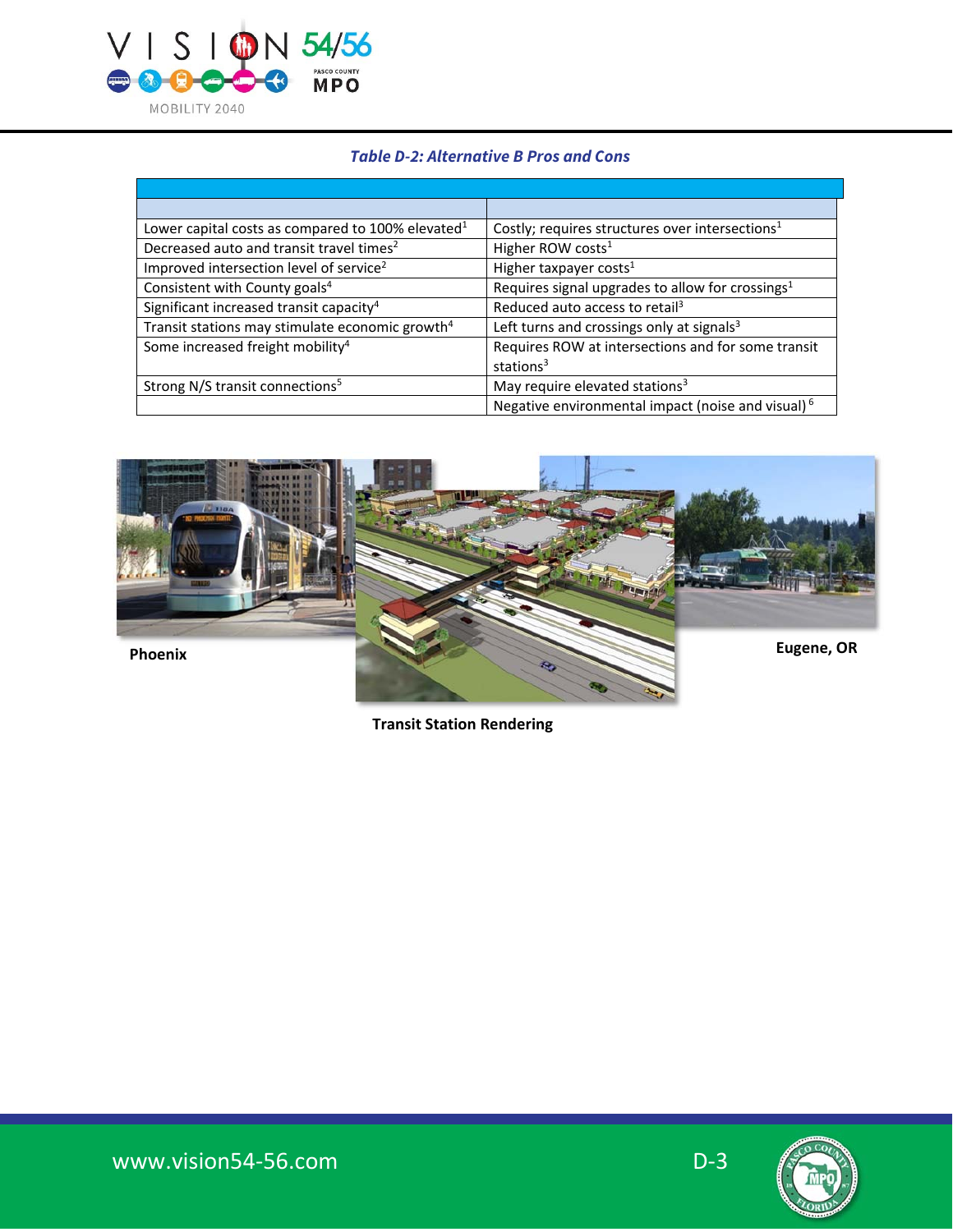

#### **Table D-3: Alternative C Pros and Cons**

| Lower taxpayer costs $1$                                          | Very costly; requires elevated structures along entire        |
|-------------------------------------------------------------------|---------------------------------------------------------------|
|                                                                   | corridor <sup>1</sup>                                         |
| Toll revenue can help finance <sup>1</sup>                        | Reduced access to land use from express lanes <sup>3</sup>    |
| Decreased auto travel times <sup>2</sup>                          | Inconsistent with County goals <sup>4</sup>                   |
| Fewer at grade crossing conflicts <sup>2</sup>                    | Lack of mobility options <sup>4</sup>                         |
| Provides a congestion pricing tool <sup>2</sup>                   | Poor N/S transit connections <sup>5</sup>                     |
| Significant increased vehicle capacity <sup>4</sup>               | Negative environmental impact (noise and visual) <sup>6</sup> |
| Separates elevated auto traffic from freight traffic <sup>4</sup> |                                                               |

- 1

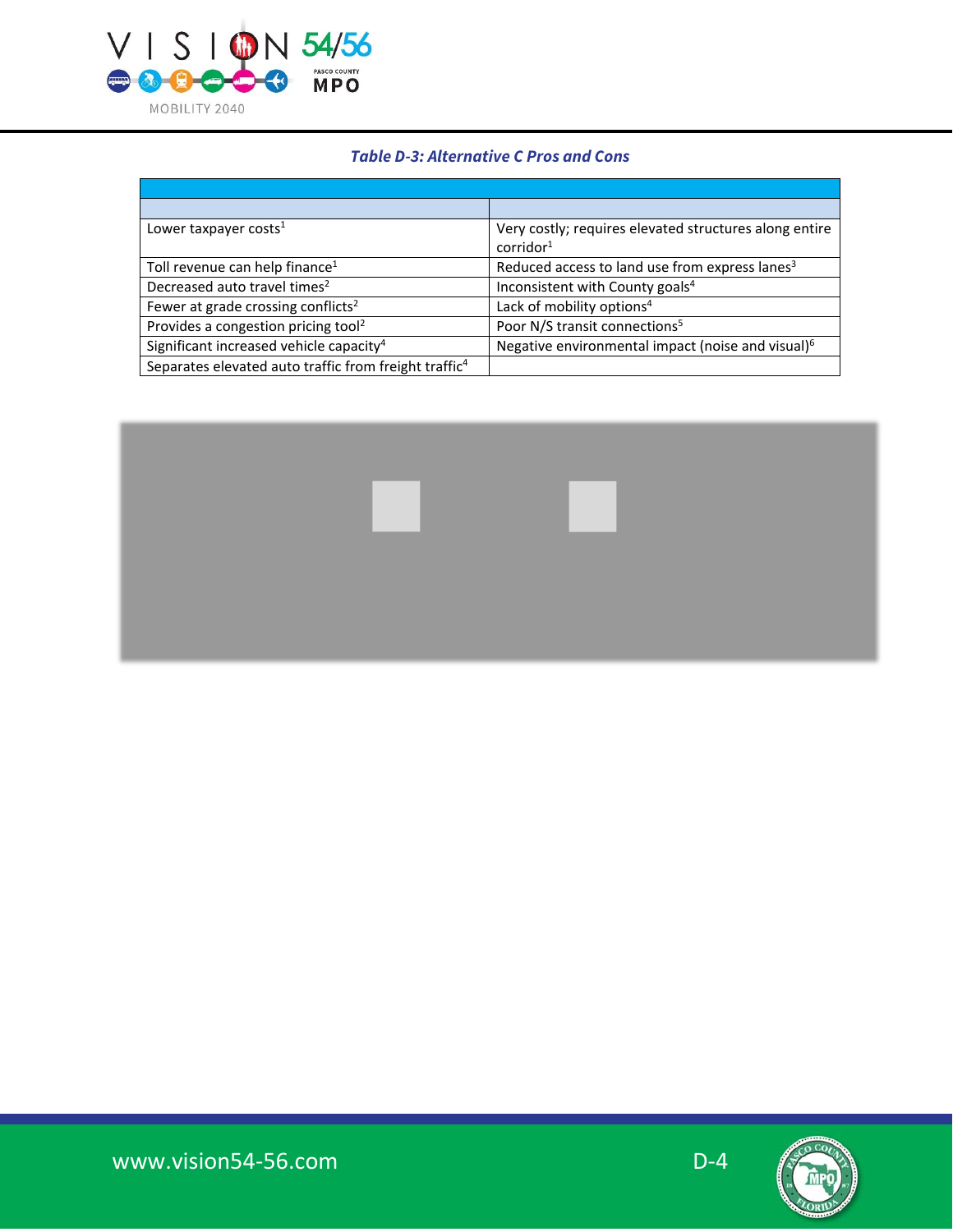

#### **Table D-4: Alternative D Pros and Cons**

| Lower taxpayer cost <sup>1</sup>                                               | Very costly; requires elevated structures along entire<br>$c$ orridor $1$ |
|--------------------------------------------------------------------------------|---------------------------------------------------------------------------|
| Toll revenue can help finance <sup>1</sup>                                     | Reduced access to land use from express lanes <sup>3</sup>                |
| Decreased auto and transit travel times <sup>2</sup>                           | May require elevated stations <sup>3</sup>                                |
| Fewer at-grade crossing conflicts <sup>2</sup>                                 | Negative environmental impact (noise and visual) <sup>6</sup>             |
| Provides a congestion pricing tool <sup>2</sup>                                |                                                                           |
| Increased vehicle capacity and some increased transit<br>capacity <sup>4</sup> |                                                                           |
| Consistent with County goals <sup>4</sup>                                      |                                                                           |
| Separates elevated auto traffic from freight traffic <sup>4</sup>              |                                                                           |
| Transit stations may stimulate economic growth <sup>4</sup>                    |                                                                           |
| Improved N/S transit connections <sup>5</sup>                                  |                                                                           |



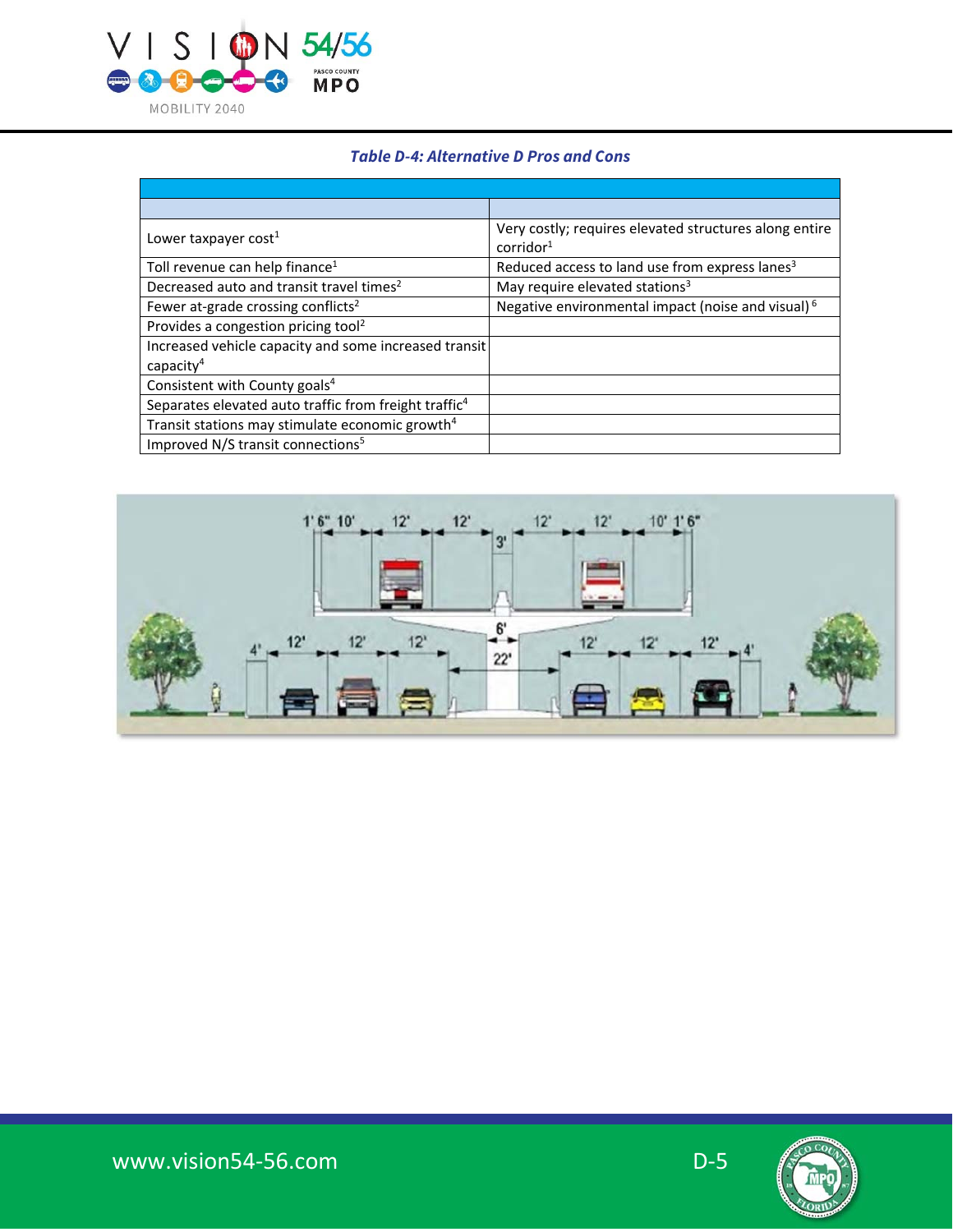

#### **Table D-5: Alternative E Pros and Cons**

| Low-cost alternative <sup>1</sup>                                    | Does not reduce auto travel times <sup>2</sup>                                                       |
|----------------------------------------------------------------------|------------------------------------------------------------------------------------------------------|
| Low taxpayer cost <sup>1</sup>                                       | No additional vehicle capacity or improvement in<br>traffic congestion <sup>2</sup>                  |
| Slightly decreased transit travel times <sup>2</sup>                 | Not effective if intersections are overly congested<br>(buses cannot get to queue jump) <sup>2</sup> |
| Keeps transit at grade for easy access to community <sup>3</sup>     | May require some ROW for queue jump lane <sup>3</sup>                                                |
| Some increased transit capacity <sup>4</sup>                         | Reduced freight mobility <sup>4</sup>                                                                |
| BRT Light is consistent with County goals <sup>4</sup>               |                                                                                                      |
| Improved N/S transit connections <sup>5</sup>                        |                                                                                                      |
| No negative environmental impacts (noise and<br>visual) <sup>6</sup> |                                                                                                      |



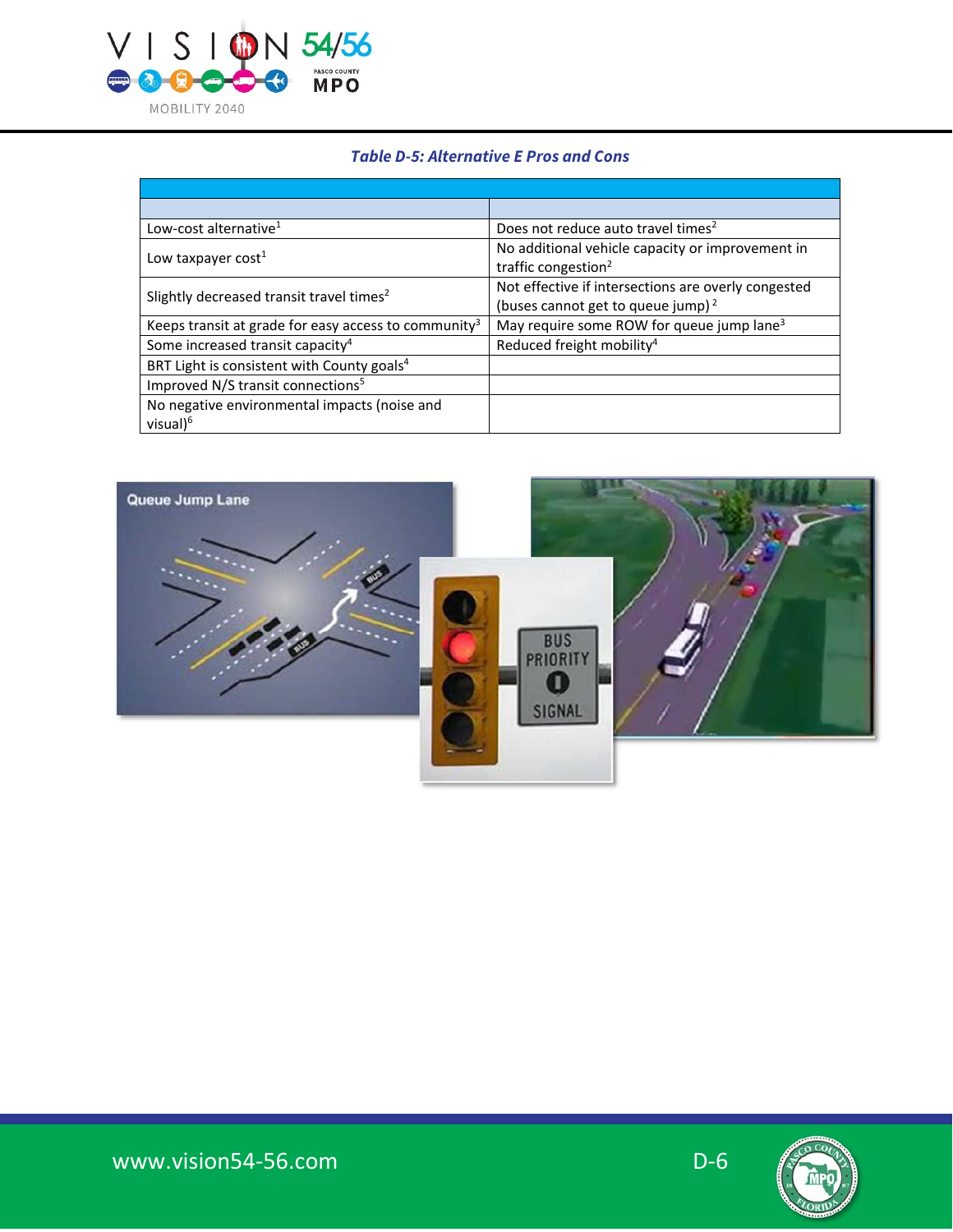

### **Table D-6: Alternative F Pros and Cons**

| Costs low relative to elevated alternatives <sup>1</sup>        | Reduced access to land use from express lanes <sup>3</sup> |
|-----------------------------------------------------------------|------------------------------------------------------------|
| Toll revenue can help finance <sup>1</sup>                      | Left turns and crossings only at signal <sup>3</sup>       |
| Decreased auto and transit travel times <sup>2</sup>            |                                                            |
| Provides a congestion pricing tool <sup>2</sup>                 |                                                            |
| Increased vehicle capacity and some increased transit           |                                                            |
| capacity <sup>4</sup>                                           |                                                            |
| Separate express auto traffic from freight traffic <sup>4</sup> |                                                            |
| Transit stations may stimulate economic growth <sup>4</sup>     |                                                            |
| Improved N/S transit connections <sup>5</sup>                   |                                                            |
| Neutral environmental impact (noise and visual) <sup>6</sup>    |                                                            |



**Miami**

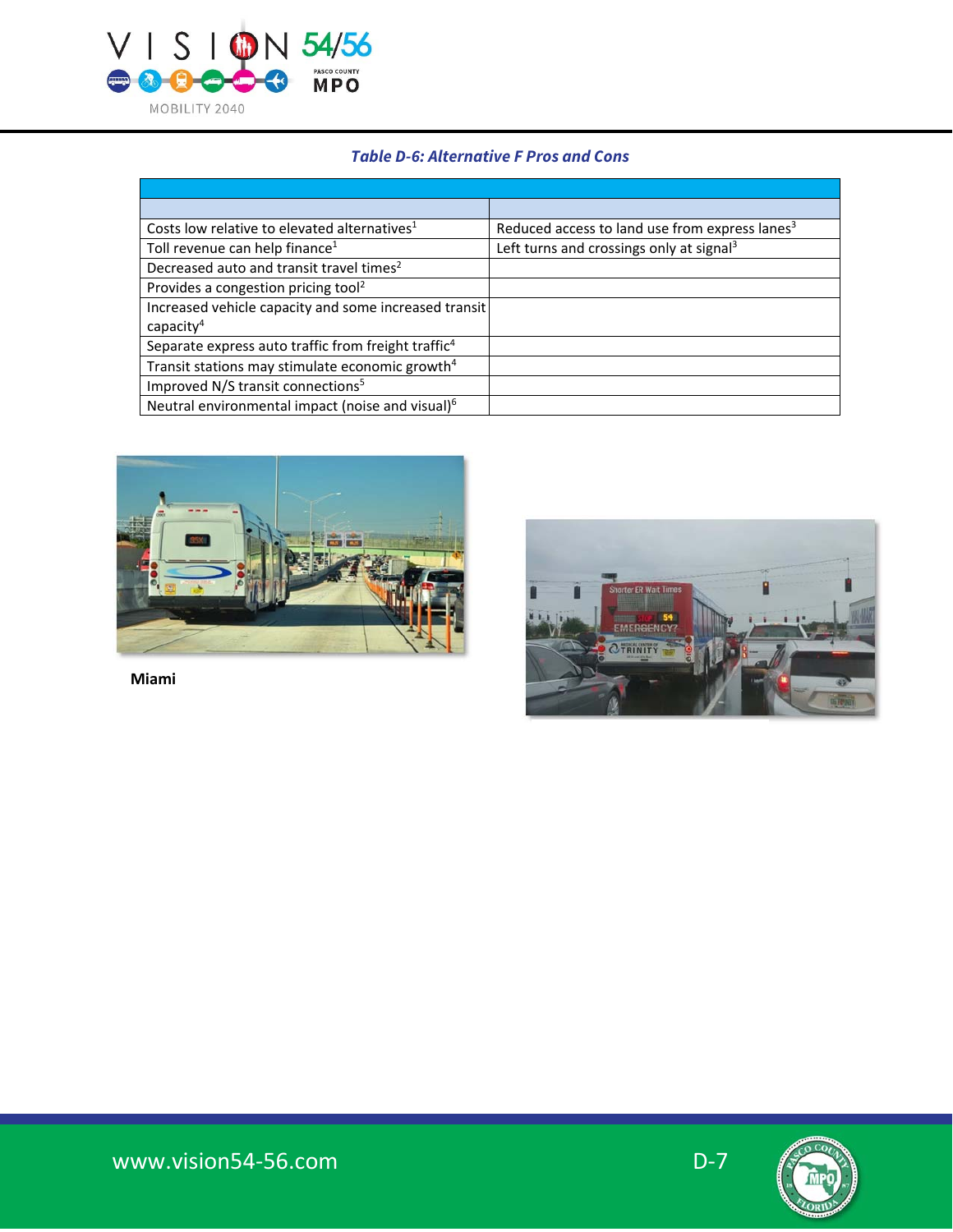

# **Table D-7: Alternative G Pros and Cons**

| Costs low relative to elevated alternatives <sup>1</sup>         | Significant costs with express lanes and dedicated<br>transit guideway <sup>1</sup> |
|------------------------------------------------------------------|-------------------------------------------------------------------------------------|
| Toll revenue can help finance <sup>1</sup>                       | High taxpayer cost for transit <sup>1</sup>                                         |
| Decreased auto and transit travel times <sup>2</sup>             | Reduced access to land use from express lanes <sup>3</sup>                          |
| Provides a congestion pricing tool <sup>2</sup>                  | Left turns and crossings only at signals <sup>3</sup>                               |
| Consistent with County goals <sup>4</sup>                        | Some negative environmental impact (noise and<br>visual) if rail used <sup>6</sup>  |
| Significant increased auto and transit capacity <sup>4</sup>     |                                                                                     |
| Separates express auto traffic from freight traffic <sup>4</sup> |                                                                                     |
| Transit stations may stimulate economic growth <sup>4</sup>      |                                                                                     |
| Strong N/S transit connections <sup>5</sup>                      |                                                                                     |





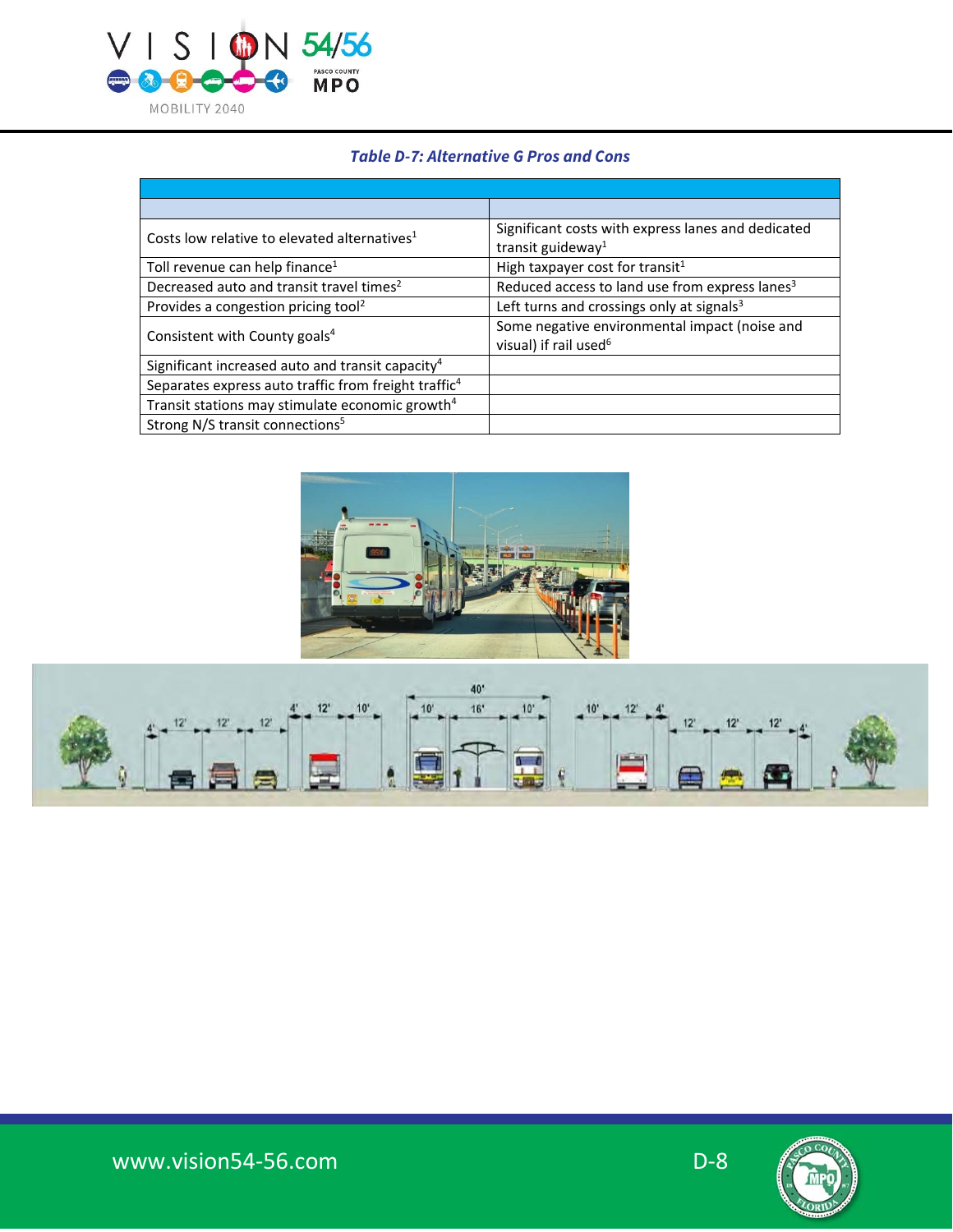

## **Table D-8: Alternative H Pros and Cons**

| Significant reduction in transit travel time <sup>2</sup>   | Costly; infrastructure costs, high cost per rider (if rail) <sup>1</sup> |
|-------------------------------------------------------------|--------------------------------------------------------------------------|
| Transit stations may stimulate economic growth <sup>4</sup> | High taxpayer costs <sup>1</sup>                                         |
| Consistent with County goals <sup>4</sup>                   | Requires signal upgrades to allow for crossings <sup>1</sup>             |
| Significant increase in transit capacity <sup>4</sup>       | Requires ROW for rail maintenance and some stations <sup>1</sup>         |
| Strong N/S transit connections <sup>5</sup>                 | No additional vehicle capacity only at signals <sup>3</sup>              |
|                                                             | Left turns and crossings only at signals <sup>3</sup>                    |
|                                                             | Reduced freight mobility <sup>4</sup>                                    |
|                                                             | Some negative environmental impact (noise and                            |
|                                                             | visual $)^6$                                                             |





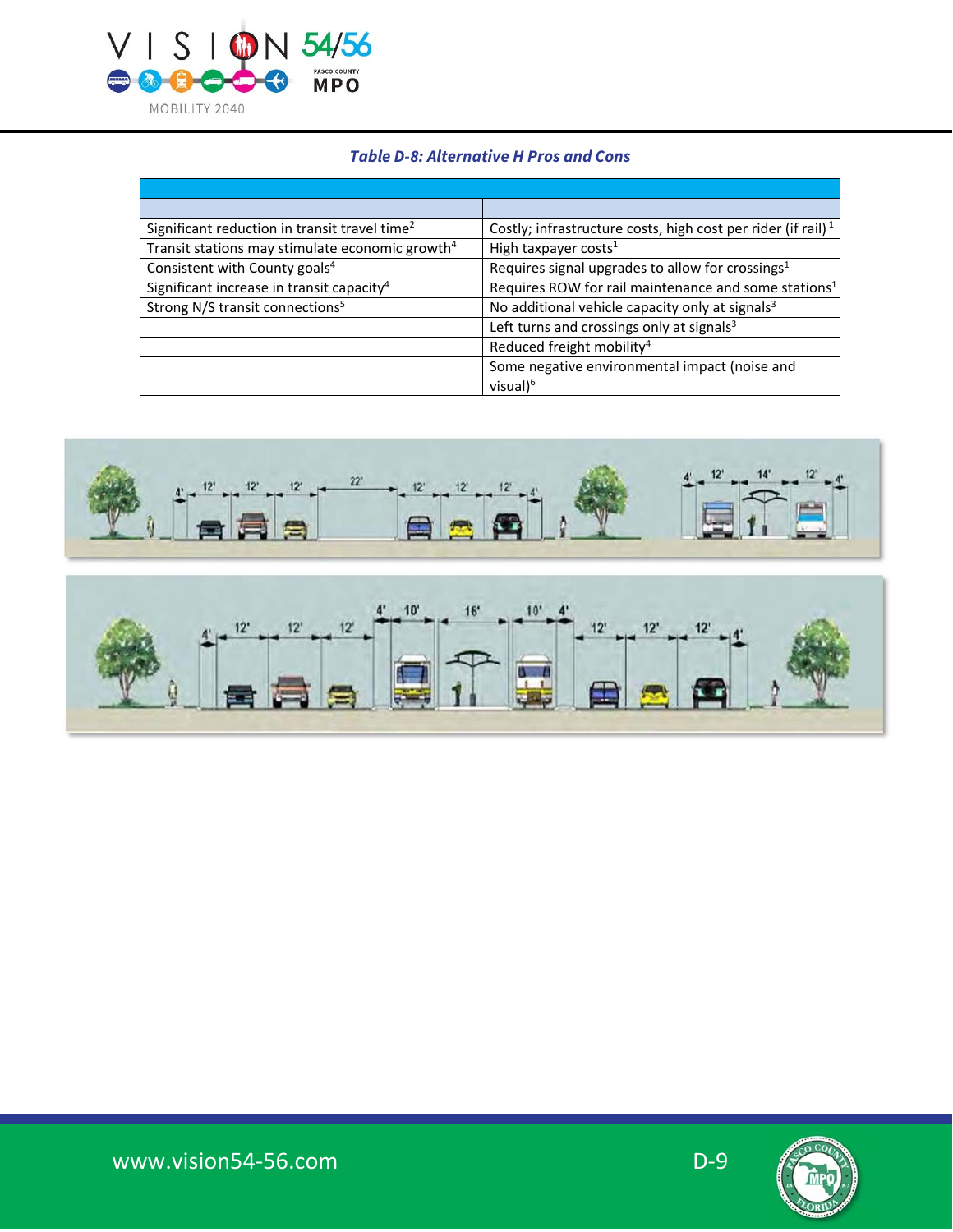

### **Table D-9: Alternative I Pros and Cons**

| Decreased transit travel times <sup>2</sup>                 | Very costly, high cost per rider <sup>1</sup>                 |
|-------------------------------------------------------------|---------------------------------------------------------------|
| Fewer at grade crossing conflicts <sup>2</sup>              | High taxpayer costs <sup>1</sup>                              |
| Consistent with County goals <sup>4</sup>                   | No additional vehicle capacity or improvement in traffic      |
|                                                             | congestion <sup>2</sup>                                       |
| Significant increased transit capacity <sup>4</sup>         | Reduced freight mobility <sup>4</sup>                         |
| Transit stations may stimulate economic growth <sup>4</sup> | Negative environmental impact (noise and visual) <sup>6</sup> |
| Strong N/S transit connections <sup>5</sup>                 |                                                               |





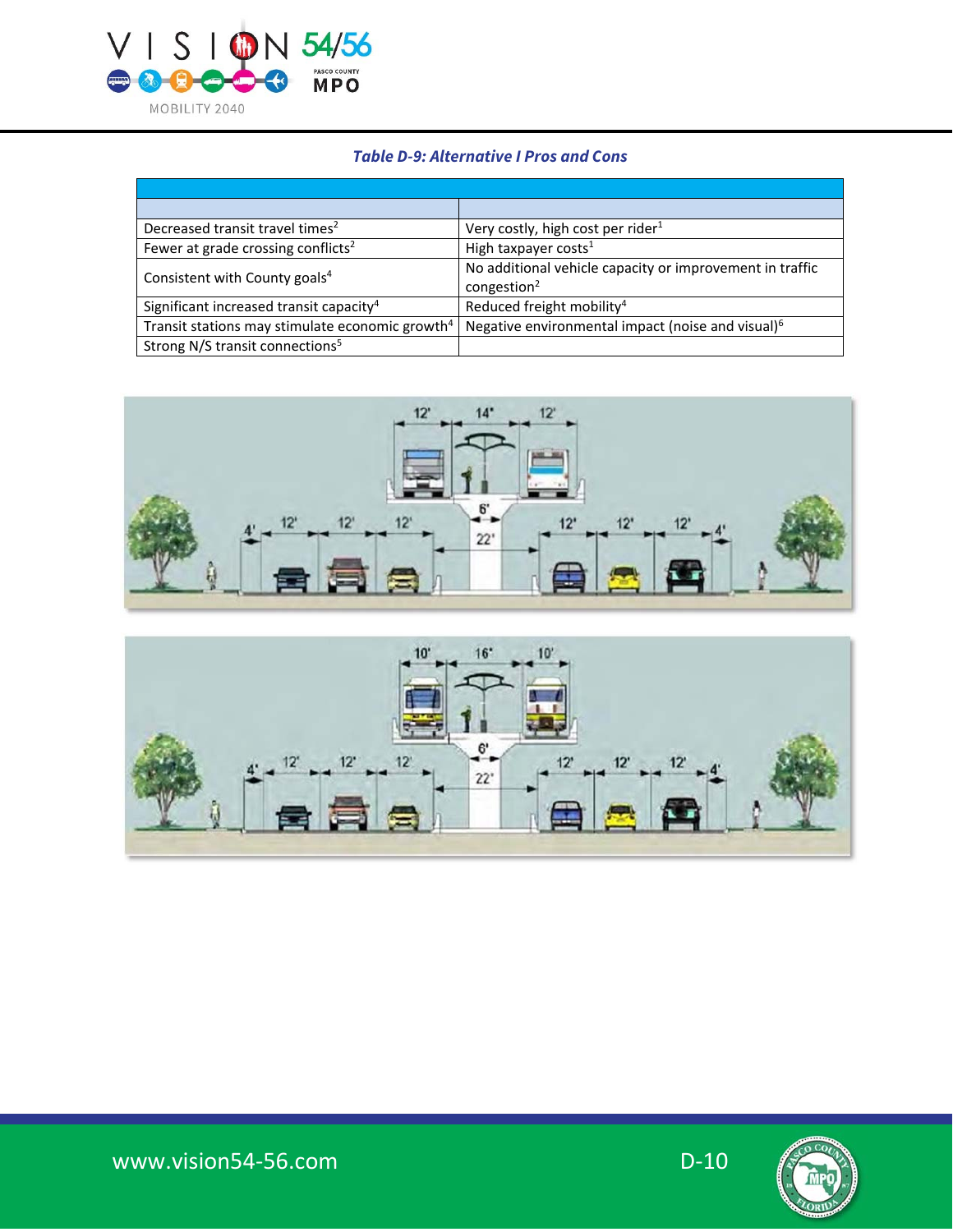

#### **Table D-10: Alternative J Pros and Cons**

| No increased out-of-pocket costs <sup>1</sup>           | No additional vehicle capacity or improvement in              |
|---------------------------------------------------------|---------------------------------------------------------------|
|                                                         | traffic congestion <sup>2</sup>                               |
| No environmental impact (noise and visual) <sup>6</sup> | Congestion negatively impacts access to land use <sup>3</sup> |
|                                                         | Inconsistent with County goals <sup>4</sup>                   |
|                                                         | Lack of mobility options <sup>4</sup>                         |
|                                                         | Loss of economic development due to congestion <sup>4</sup>   |
|                                                         | Reduced freight mobility <sup>4</sup>                         |
|                                                         | Poor N/S transit connections <sup>5</sup>                     |